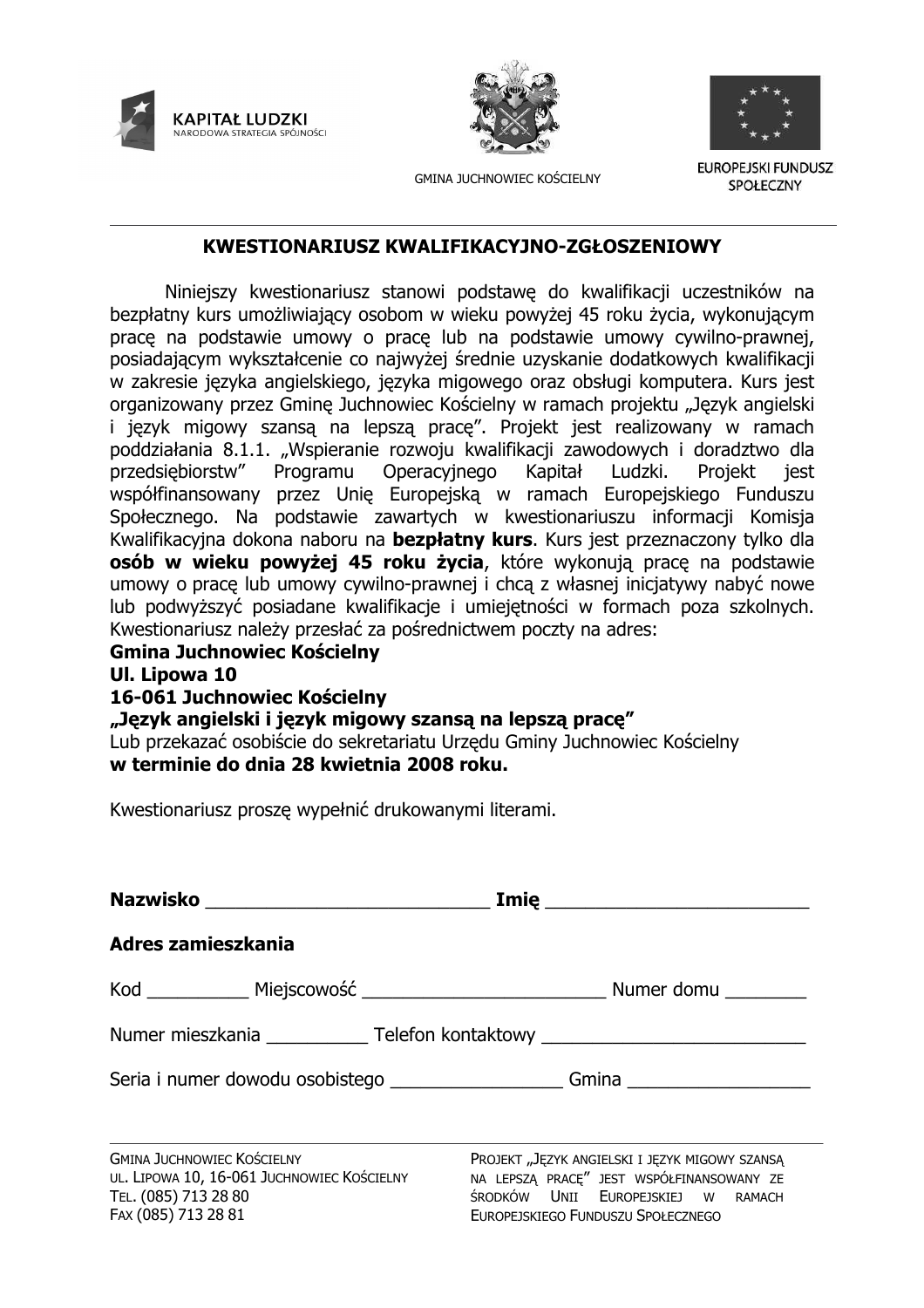Adres zameldowania (wypełnić w przypadku, gdy jest inny niż adres zamieszkania)

| <b>Miejsce pracy</b>                                                               |  |                                                                                                                                                                                                            |  |
|------------------------------------------------------------------------------------|--|------------------------------------------------------------------------------------------------------------------------------------------------------------------------------------------------------------|--|
|                                                                                    |  | Kod ____________ Miejscowość ____________________________ Ulica _______________________                                                                                                                    |  |
|                                                                                    |  |                                                                                                                                                                                                            |  |
|                                                                                    |  |                                                                                                                                                                                                            |  |
|                                                                                    |  |                                                                                                                                                                                                            |  |
| Motywacja<br>Co skłoniło Pana/Panią do podjęcia decyzji o uczestniczeniu w kursie? |  |                                                                                                                                                                                                            |  |
|                                                                                    |  | <u> 1990 - Jan James James James James James James James James James James James James James James James James Ja</u><br>,我们也不能在这里的人,我们也不能在这里的人,我们也不能在这里的人,我们也不能在这里的人,我们也不能在这里的人,我们也不能在这里的人,我们也不能在这里的人,我们也 |  |
|                                                                                    |  | W jaki sposób ukończenie kursu przyczyni się do zwiększenia Pana/Pani szans na                                                                                                                             |  |

## rynku pracy?

# Informacje o kandydacie

| $M.1$ Wiek<br>Rok urodzenia<br>1. od 45 do 50 lat<br>$\bigcap$<br>2. od 51 do 55 lat<br>3. od 56 do 60 lat<br>$\bigcap$<br>4. od 61 do 65 lat<br>$\bigcap$<br>5. 66 lat i więcej<br>$\bigcirc$ | M.2 Wykształcenie<br>1. Niepełne podstawowe<br>$\circ$<br>2. Podstawowe<br>$\bigcirc$<br>$\circ$ 3. Gimnazjalne<br>$\circ$ 4. Zasadnicze zawodowe<br>5. Srednie<br>$\bigcirc$<br>6. Policealne/niepełne wyższe<br>$\circ$<br>7. Wyższe<br>$\bigcirc$ |
|------------------------------------------------------------------------------------------------------------------------------------------------------------------------------------------------|------------------------------------------------------------------------------------------------------------------------------------------------------------------------------------------------------------------------------------------------------|
| MINA JUCHNOWIEC KOŚCIELNY                                                                                                                                                                      | PROJEKT "JĘZYK ANGIELSKI I JĘZYK MIGOWY SZANSĄ                                                                                                                                                                                                       |

G UL. LIPOWA 10, 16-061 JUCHNOWIEC KOŚCIELNY TEL. (085) 713 28 80 FAX (085) 713 28 81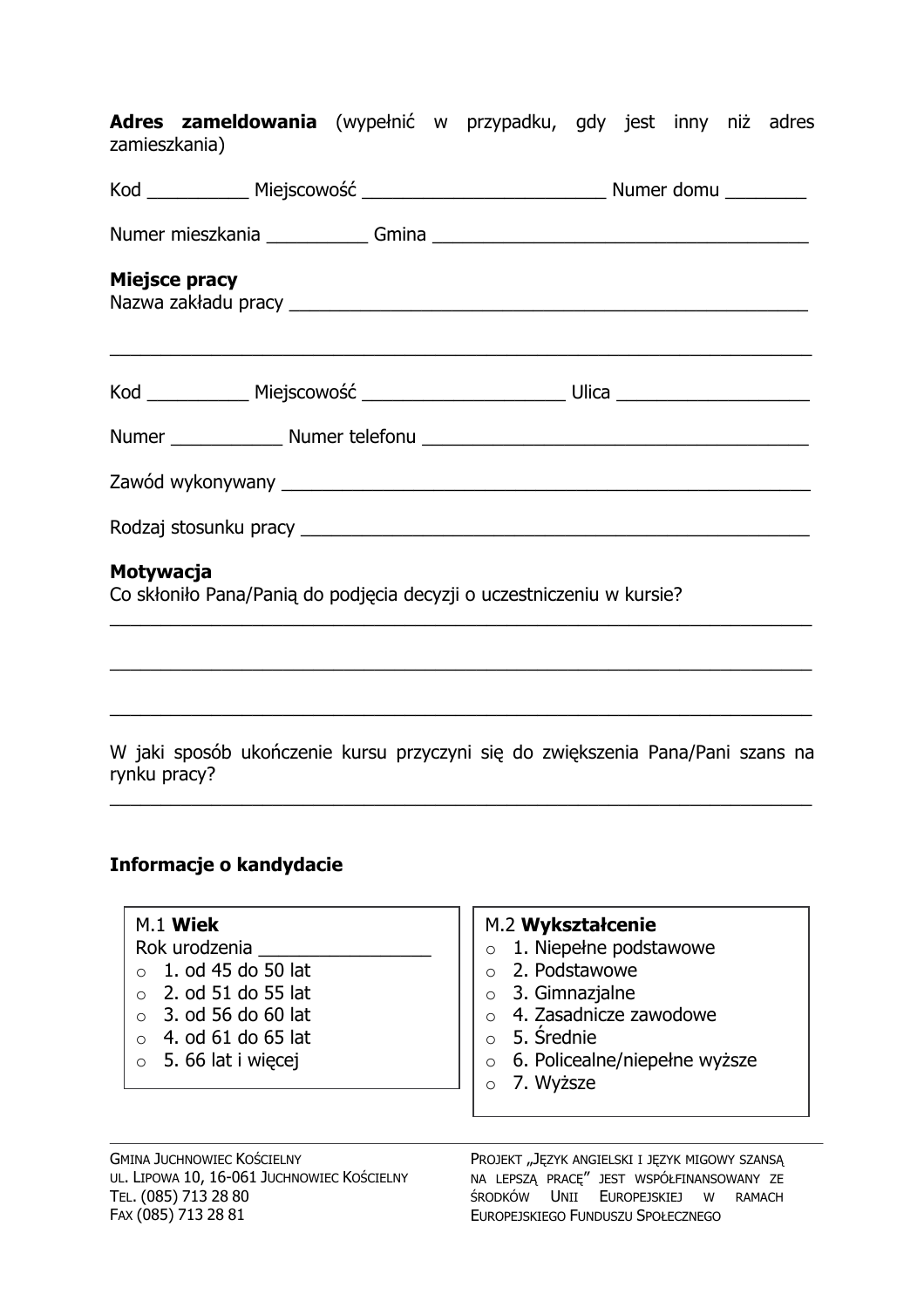| M.3 Proszę określić swój poziom       | M.5 Proszę określić swój poziom |
|---------------------------------------|---------------------------------|
| znajomości języka angielskiego?       | znajomości obsługi komputera?   |
| 1. Nie uczyłe(a)m się j. angielskiego | 1. Poziom zerowy                |
| $\circ$                               | $\circ$                         |
| 2. Poziom początkujący                | 2. poziom początkujący          |
| $\circ$                               | $\circ$                         |
| 3. Poziom średnio zaawansowany        | 3. Poziom średnio zaawansowany  |
| $\Omega$                              | $\circ$                         |
| 4. Poziom zaawansowany                | 4. Poziom zaawansowany          |
| $\Omega$                              | $\Omega$                        |
| M.4 Proszę określić, jakim            | M.6 Proszę określić swój poziom |
| poziomem kursu j. angielskiego        | znajomości programów biurowych  |
| jest Pan(i) zainteresowany(a)?        | i Internetu?                    |
| 1. Zerowym                            | 1. Poziom zerowy                |
| $\circ$                               | $\circ$                         |
| 2. Podstawowym                        | 2. poziom początkujący          |
| $\circ$                               | $\circ$                         |
| 3. Średnio zaawansowanym              | 3. Poziom średnio zaawansowany  |
| $\Omega$                              | $\circ$                         |
| 4. Zaawansowanym                      | 4. Poziom zaawansowany          |
| $\Omega$                              | $\bigcirc$                      |

Do kwestionariusza kwalifikacyjno-zgłoszeniowego załączam:

- o Ksero dowodu osobistego potwierdzającego miejsce zameldowania i dane osobowe.
- $\circ$  Zaświadczenie o zatrudnieniu.

(podpis)

Ja niżej podpisany oświadczam, iż zgodnie z Ustawą z dnia 29 sierpnia 1997 r. o ochronie danych osobowych (Dz.U z 2002 r., Nr 101, poz. 926 z późn. zm.), wyrażam zgodę na przetwarzanie moich danych osobowych zbieranych na potrzeby realizowanego projektu "Język angielski i język migowy szansą na lepszą pracę" oraz na udział w badaniu ankietowym zgodnie z zakresem określonym przez Instytucję Zarządzającą (Ministerstwo Rozwoju Regionalnego) dla Poddziałania 8.1.1. Programu Operacyjnego Kapitał Ludzki.

(podpis)

Świadomy(a) odpowiedzialności karnej oświadczam, iż dane zawarte w niniejszym kwestionariuszu odpowiadają prawdzie.

(podpis)